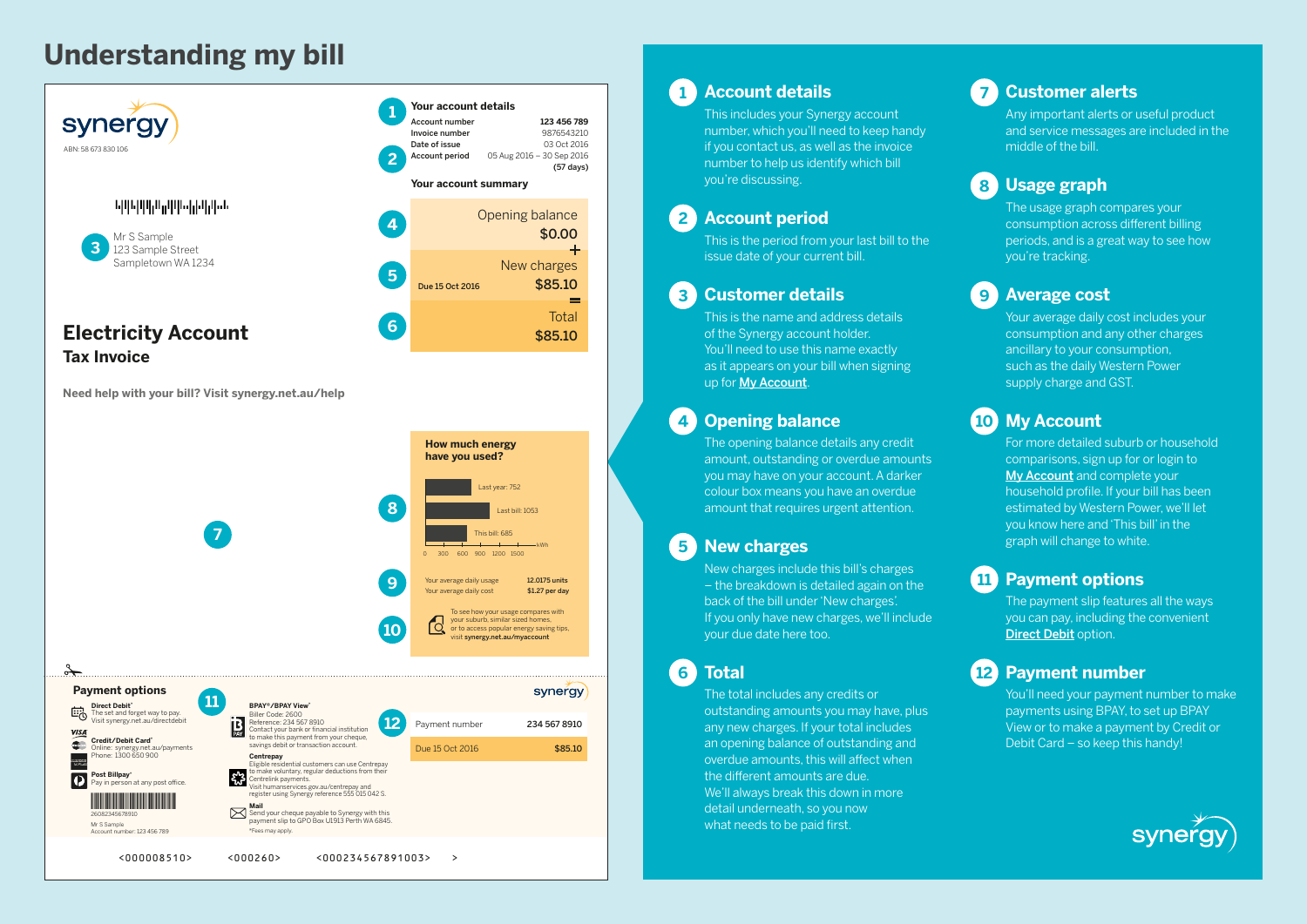# **Understanding my bill**

| <b>Previous bill and payments</b>                                          |                                  |                    |                                              |                                |
|----------------------------------------------------------------------------|----------------------------------|--------------------|----------------------------------------------|--------------------------------|
| Last bill                                                                  |                                  |                    |                                              | \$178.45                       |
| Payments and adjustments                                                   |                                  |                    |                                              | \$178.45cr                     |
| <b>Opening balance</b>                                                     |                                  |                    |                                              | \$0.00                         |
| Your energy supply details                                                 |                                  |                    |                                              |                                |
| Supply address: 123 Sample St, Sampletown WA 1234<br>NMI: 80017526146      |                                  |                    |                                              |                                |
| Next scheduled read date: 30 Nov 2016                                      |                                  | 15                 |                                              |                                |
| Your usage summary for meter number: 012A23456                             |                                  |                    |                                              |                                |
| <b>Supply period:</b> 05 Aug 2016 - 30 Sep 2016                            | <b>Previous</b><br>meter reading | Current            | <b>Units</b><br>meter reading imported (kWh) | <b>Units</b><br>exported (kWh) |
| On-peak                                                                    | 4159                             | 4194               | 35.0000                                      |                                |
| On-peak                                                                    | 2123                             | 2221               |                                              | 98.0000                        |
| Off-peak                                                                   | 8602                             | 8897               | 295.0000                                     |                                |
| Off-peak                                                                   | $\Omega$                         | $\Omega$           |                                              | 0.0000                         |
| High shoulder                                                              | 3876                             | 4097               | 221,0000                                     |                                |
| High shoulder                                                              | 1815                             | 1853               |                                              | 38.0000                        |
| I ow shoulder                                                              | 4207                             | 4341               | 134.0000                                     |                                |
| I ow shoulder                                                              | 1196                             | 1229               |                                              | 33.0000                        |
| <b>New charges</b><br>19                                                   |                                  |                    |                                              |                                |
| 20                                                                         | <b>Units</b>                     | Unit of<br>measure | Unit<br>price (cents)                        | Amount                         |
| <b>SmartPower (SM1) tariff</b><br>Charge period: 05 Aug 2016 - 30 Sep 2016 |                                  | <b>kWh</b>         | 7.1350                                       | \$62.91cr                      |
| *On-peak Renewable Energy Buyback<br>Scheme                                | 882,0000                         |                    |                                              | \$2.71cr                       |
| *High shoulder Renewable Energy Buyback<br>Scheme                          | 38,0000                          | kWh                | 7.1350                                       |                                |
| *Low shoulder Renewable Energy Buyback<br>Scheme                           | 33,0000                          | kWh                | 7.1350                                       | \$2.35cr                       |
|                                                                            |                                  |                    |                                              |                                |

#### **Important information**

If you're on holidays or just a little short this month, we can help. Visit synergy.net.au/extension

**Moving home?** Start, close or transfer your connection online. Visit synergy.net.au/moving

**Concessions**

Concession card holders may be eligible to receive a rebate on their residential electricity bill. For more information, visit synergy.net.au/concessions

**If your account has been estimated** If you wish to find out how or why it was estimated. or if you would like to request a meter reading, call us on 13 13 53.

**Need more time to pay? 21 22 Customer Charter** For information on our products and services, and our obligations under the Customer Service Code, visit synergy.net.au/charter

> **Complaints** If you have a complaint, please call<br>1800 208 987. If you're not satisfied with the resolution, you may contact the Energy and Water

**Faults** Call the Western Power 24hr emergency line on 13 13 51.

Ombudsman on 1800 754 004.

**We're here to help**

#### synergy.net.au

**13 13 53** TTY Service: (08) 9221 8608 nterpreter Service: 13 14 50

**13 Payments and adjustments**

This section features the details of your previous bill and any payments or adjustments made since. This determines the opening balance from the front of your bill.

### **14 Energy supply details**

Here you'll find your supply address and the NMI, which is the number for your connection point. The next scheduled read date is when Western Power will read your meter. If you're a self-reader, this is the date for you to supply your reading details to Western Power.

## **15 Meter number**

The meter number is your unique identifier for the meter that records your usage, so always check the number on your bill matches the number on your meter to ensure you're being billed for the right usage.

## **16 Supply period**

The supply period is the date your meter was last read by Western Power, up to the current read date.

**17 REBS**

As this account is eligible for the Renewable Energy Buyback Scheme, any units that have been exported back to the grid are detailed here, with the corresponding credit detailed in the 'New charges' section.

# **18 New charges**

Your new charges include any other charges, concessions, rebates or discounts and will always match the amount displayed on the front.

## **19 Energy product**

This is the regulated tariff or Synergy energy product you're currently on and the rate by which we calculate your new charges. Synergy SmartPower is a time of use product, meaning you pay a different rate depending on when you're consuming electricity.

## **20 Charge period**

This is your billing period and includes all charges, concessions, rebates or discounts since your last bill.

### **21 Important information**

This section details further important information relating to your Synergy account, including how to make a payment extension, and the Western Power fault line in the case of an emergency.

### **22 How to contact us**

We're always here to help, and this details how to contact us if and when you need to.